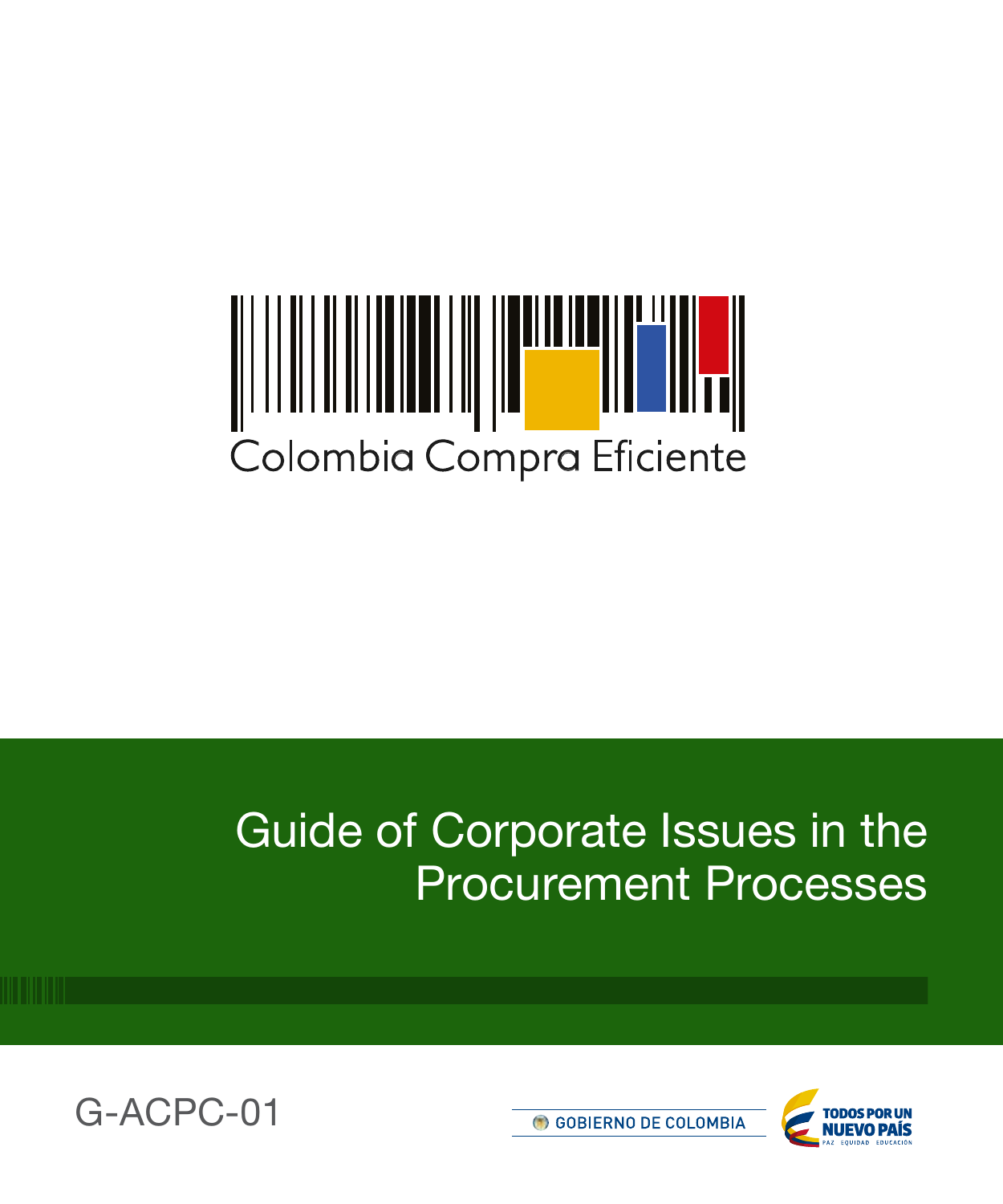# Guide of Corporate Issues in the Procurement Processes

| II. Corporate purpose and legal representation of legal entities  3                                 |  |
|-----------------------------------------------------------------------------------------------------|--|
|                                                                                                     |  |
|                                                                                                     |  |
|                                                                                                     |  |
| D. What must be verified by the State Entities about the legal representation of a legal Entity?  5 |  |
|                                                                                                     |  |
|                                                                                                     |  |
|                                                                                                     |  |
|                                                                                                     |  |
|                                                                                                     |  |
|                                                                                                     |  |
| VII. Merger, spin-off, liquidation and change in the control of companies  10                       |  |
|                                                                                                     |  |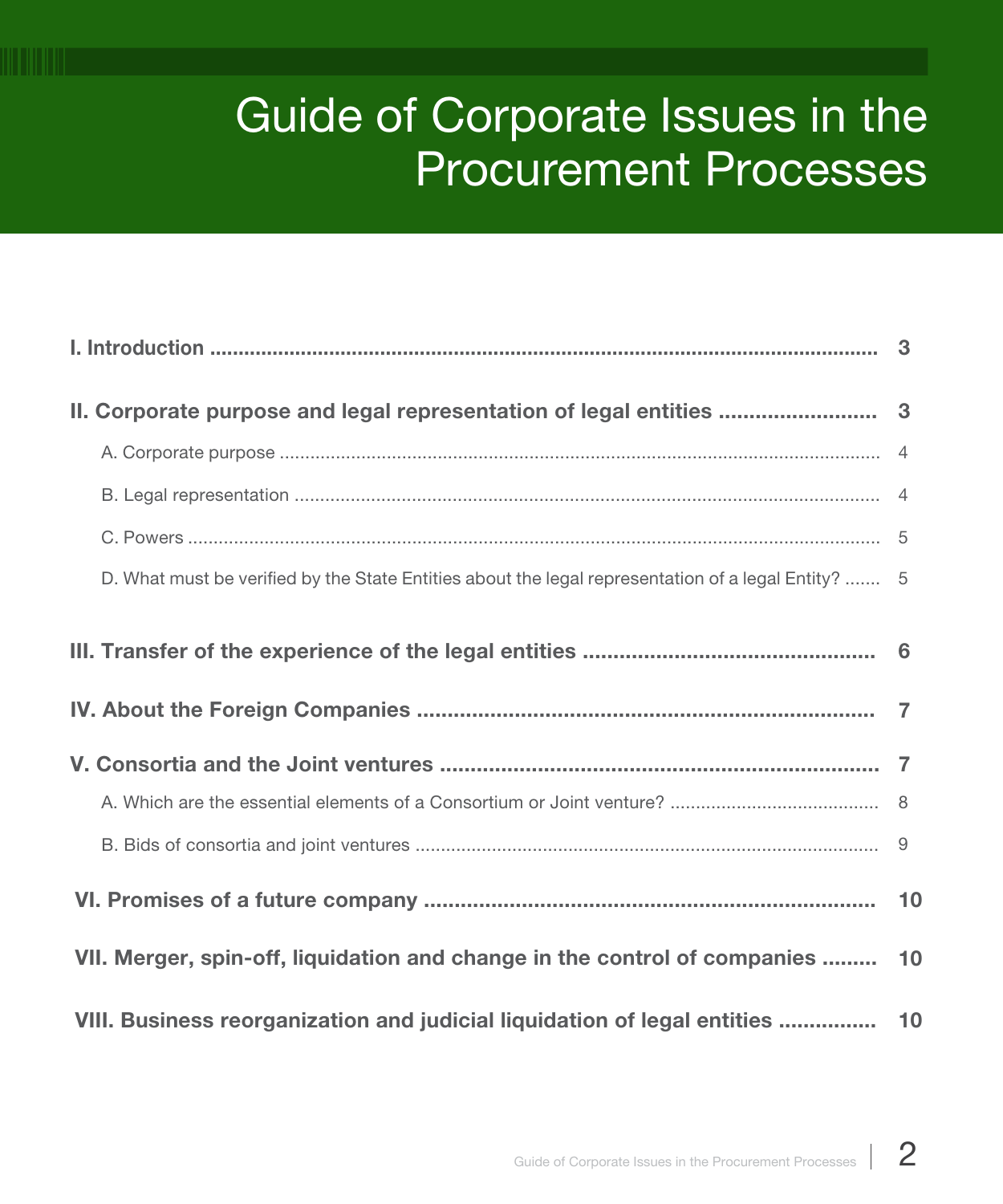# Introduction

Colombia Compra Eficiente, the governing body of the Public Procurement System develops different support tools for the system's participants. Its purpose is also to spread the standards, rules, procedures, technologic media and best practices for the system.

Pursuant to those duties, it hereby issues this guide of Corporate Issues in Procurement Processes, in order to establish some general guidelines about issues related to legal entities that must be taken into account by the suppliers and the State Entities in the Procurement Processes.

The capitalized expressions utilized in this document must be construed according to the definitions of Decree 1082 of 2015 and are used in the singular or in the plural as the context requires.

The terms that have not been defined must be construed according to their natural and obvious meaning.

# **II** Corporate purpose and legal representation of legal entities

For the filing of offers or for the execution of any contract with the State Entities, the persons must have full capacity.

If the bidder or contractor is a company or a non – profit entity of those that are the subject matter of article 40 of Decree 2150 of 1995, the document to accredit the legal capacity is the certificate of existence and incumbency. This certificate does not have to be issued by the Commerce Chamber of the city in which the company has its domicile, because all the commerce chambers of the country can issue certificates of existence and incumbency, independent of where their domicile is<sup>1</sup>. This document contains the information about the two main elements to determine the capacity of the legal entity: the corporate purpose and the legal representation.

The act of creation or the by - laws of the non – profit entities must be registered in the commerce chamber of their domicile and the same must contain the purpose of the legal entity and the manner of administration thereof, stating the powers and authority indication of the persons in charge of the management and legal representation thereof<sup>2</sup>.

<sup>1.</sup> Other types of legal entities have other documents to accredit their existence and legal representation, according to special provisions. For example, to accredit the existence and legal representation of higher education institutions, the State Entities must require the updated certificate of existence and incumbency issued by the Education Ministry.

<sup>2.</sup> Article 40 of Decree 2150 of 1995 i concordance with article 1 of Law 753 of 2002.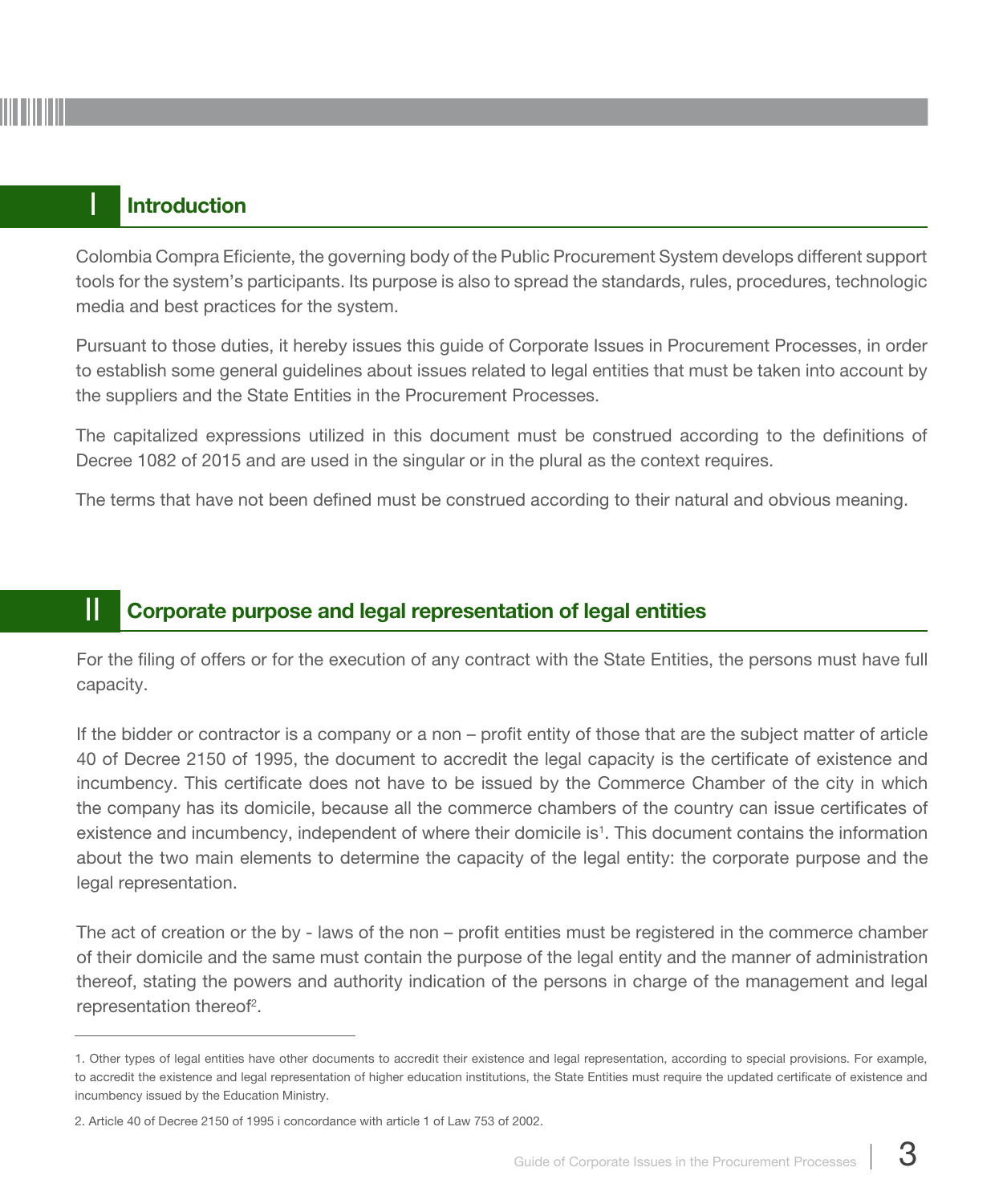# A. Corporate purpose

The Colombian regulation states that "The company's capacity will be circumscribed to the development of its enterprise or activity established in its purpose. The acts directly related to it and those the purpose of which is to exercise the rights or to comply with the obligations, legally or contractually derived from the existence and activity of the company will be deemed as included in the corporate purpose"<sup>3</sup>.

The corporate purpose corresponds to: (i) the main corporate purpose, and (ii) the activities derived from or connected with the main purpose.

All the legal entities must establish in their by–laws a given corporate purpose, with the exception of the simplified shares' companies<sup>4</sup>, which can have: (i) a given corporate purpose; or (ii) establish in their by–laws that they may carry out any licit commercial or civil activity.

The State Entities must verify that the corporate purpose of the of the legal entities allows them to perform the purpose of the contract, either because the activity has been established as an activity of the main corporate purpose or as a connected activity, or because, being a simplified shares' company, they can carry out civil or commercial activities.

## B. Legal representation

Even though there are governance bodies such as shareholders or members' boards, or boards of directors, the legal entities act through one or more legal representatives (officers). The by-laws of the legal entities must establish the powers and the limitations of the legal representative.

In the case of commercial companies and the non - profit entities the subject matter of article 40 of Decree 2150 of 1995, the certificate of existence and incumbency issued by the commerce chamber includes the information of those who exercise the legal representation of the legal entities, the name and the number of the legal representative's I. D. Card, as well as their powers and limitations according to what is established in that regard in the by-laws of the company or non–profit entity.

Regarding the powers and limitations of the legal representative, it must be taken into account that if no limitations are established, it is construed that they have all the powers required to exercise the legal representation and that when they exist, the by–laws define the manner in which the respective authorizations to act must be requested.

<sup>3.</sup> Article 99 del Commerce Code.

<sup>4.</sup> Article 3 and item 5 of article 5 of Law 1258 of 2008.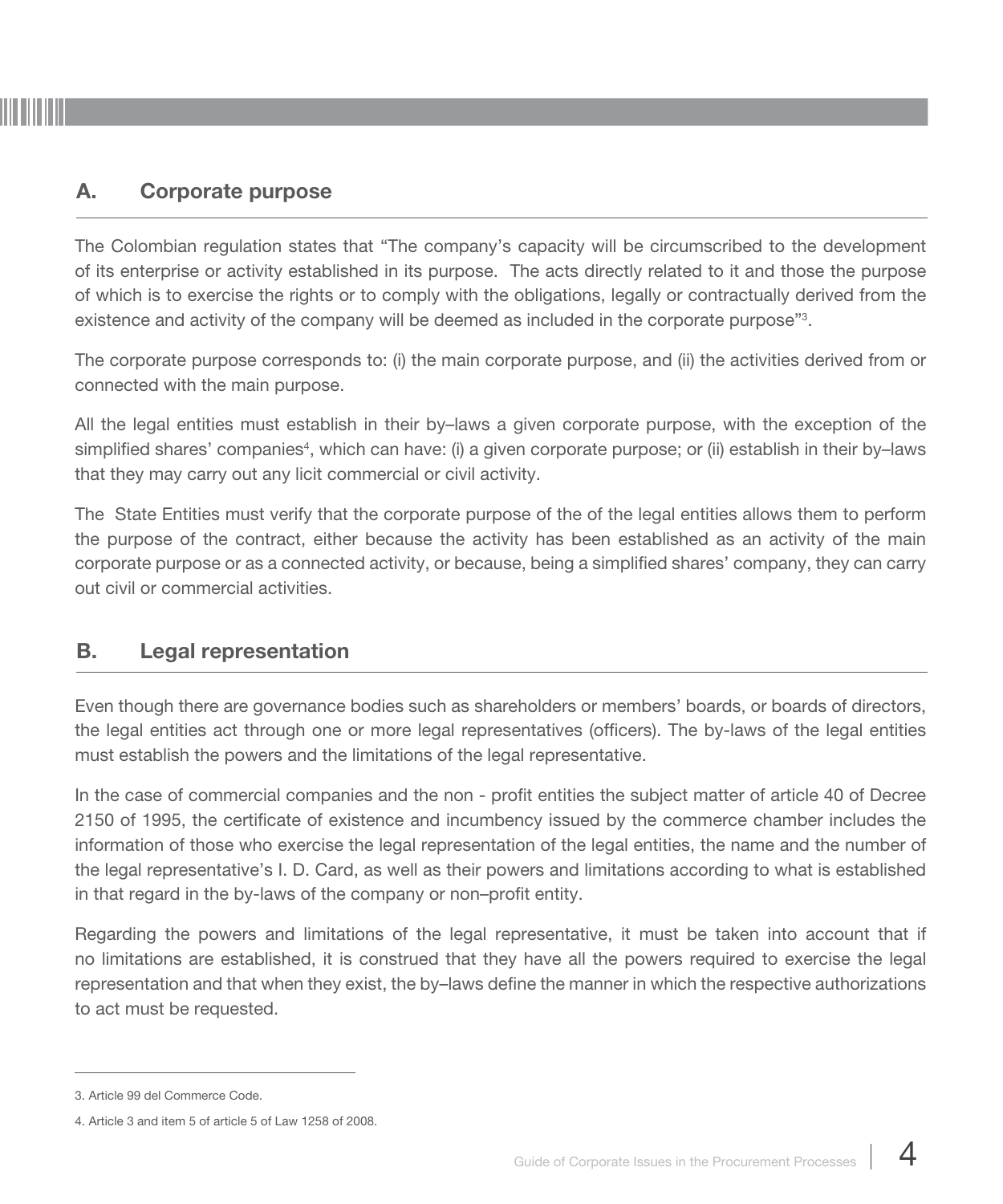If the offer and the contract to be entered into exceed, by their nature, amount or activity, the powers of the legal representative, the legal entity cannot act unless the legal representative receives the respective special authorizations from the competent corporate body according to the by–laws. This is a remediable document in the Procurement Process<sup>5</sup> and therefore, said authorization can be dated after the date in which the offer was submitted, and this shall not be a cause of rejection.

To grant this authorization, the competent body must meet, give powers to the legal representative to submit the offer or to enter into the contract, and accredit the authorization by the relevant minutes $\rm ^6$ .

# C. Powers

The legal entities can also appoint general or especial attorneys to submit offers or to enter into contracts with the State Entities

If the power of attorney is a special one, the bidder must accredit before the State Entity the document with a personal presentation note. The attorney in fact can only represent the company in the terms and with the limitations imposed by the same power of attorney. The attorney in fact has the same limitations of the legal representative and if so required, it must have the authorizations of the corporate body that the by-laws of the legal entity demand.

The power of attorney can also be evidenced in the certificate of existence and incumbency and in that case, no additional power of attorney documents must be submitted. The powers of the attorney in fact including those to submit the offer and to sign the respective contract must be evidenced in the respective certificate.

#### D. What must be verified by the State Entities about the legal representation of a legal entity?

i. The State Entities must request and check the certificate of existence and incumbency. The obligation of the State Entities in the Procurement Processes is to demand that the information contained in the certificate is updated and therefore, it is the responsibility of the bidder to submit in the process a certificate that contains the current information of the company or non-profit legal entity.

<sup>5.</sup> For further information consult the "Manual to determine and verify the enabling requirements in the Procurement Processes" and Circular No. 13 del 13 of June of 2014 issued by Colombia Compra Eficiente.

<sup>6. .</sup> Article 189 Commerce Code.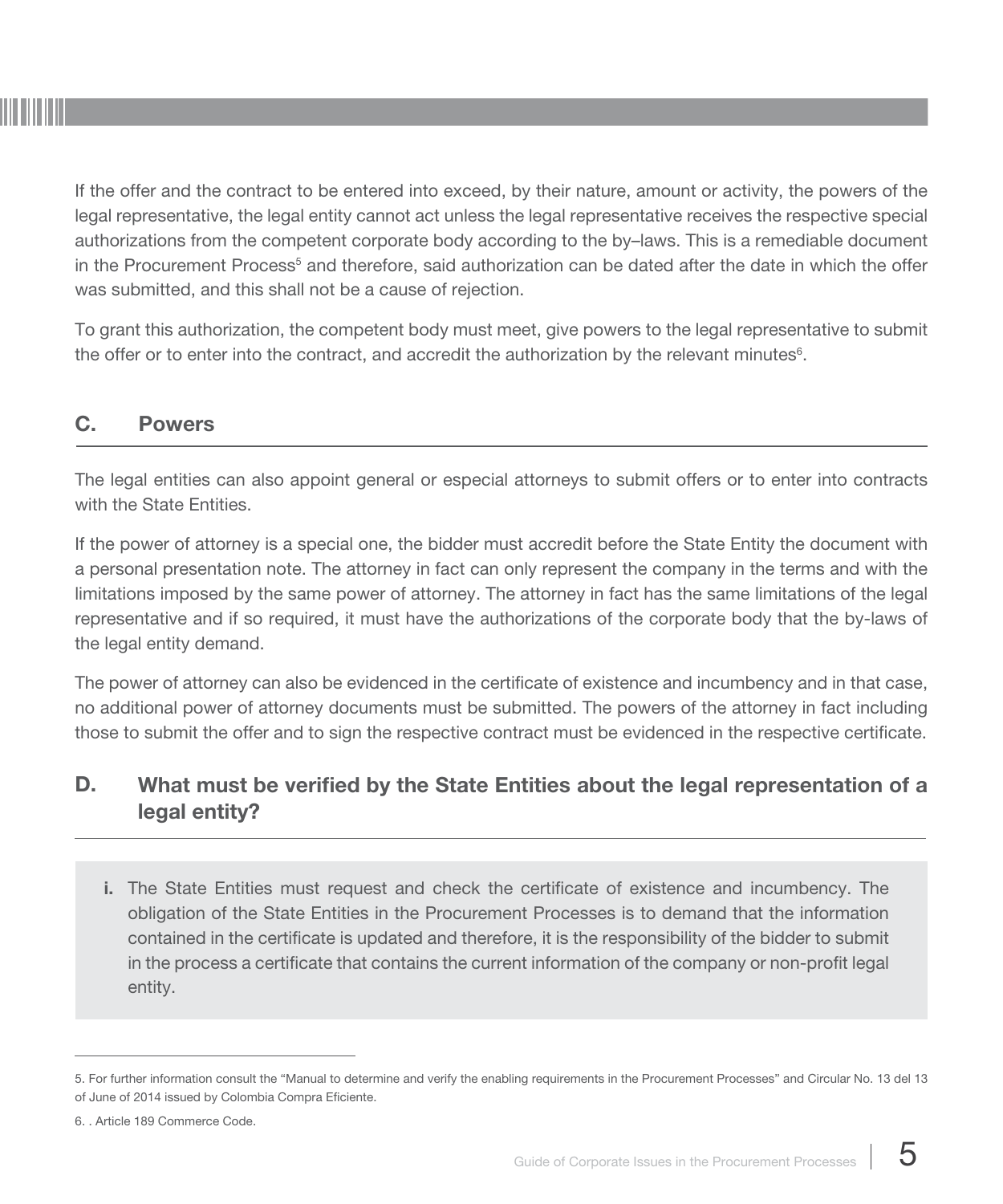- ii. To evidence that the certificate contains the name and I. D. number of the del legal representative or general attorney that presents the offer or signs the contract with State Entities.
- iii. The powers and limitations of the legal representative. If the legal representative does not have powers to submit the offer or to enter into the contract, the corporate body that has the power to do so according to the by–laws must do so. The bidder accredits the authorization through minutes, which must meet all the formalities established by the law<sup>7</sup> in the terms of letter b) explained above.
- iv. In the case of powers of attorney, the document must be issued by the legal representative with full powers. The power of attorney issued in a private document must have the formality of personal presentation. The powers of attorney can also be evidenced with the certificate of existence and incumbency.

# **III** Transfer of the experience of the legal entities

The experience of the legal entities is of a personal nature and it is, in principle, non - transferable. Therefore, it is not possible to transfer the experience from one bidder to the other in the case of spin-off or liquidation of a legal entity, or to have the experience divested by a legal entity in favor of another legal entity or natural person.

On the other hand, the newly created companies can accredit before the RUP the experience of their members, whether individuals or legal entities, as from the date of their creation and for a maximum term of three years $^{\rm 8}.$ 

As a general rule, the bidder can only accredit the experience that it has obtained and not the experience of its parent company, of its subsidiaries or of members of the same business group. When, according to the sector study, it is necessary that the bidder accredits the experience of its parent company as in the cases of the franchise contracts, the State Entity must justify said circumstance in the prior studies and documents and also it must indicate in the bidding terms the manner to accredit the experience that does not appear in the RUP9 .

<sup>7.</sup> Idem 6.

<sup>8.</sup> Article 2.2.1.1.1.5.2 of Decree 1082 of 2015.

<sup>9.</sup> Third part of item 6.1 del article 6 of Law 1150 of 2007.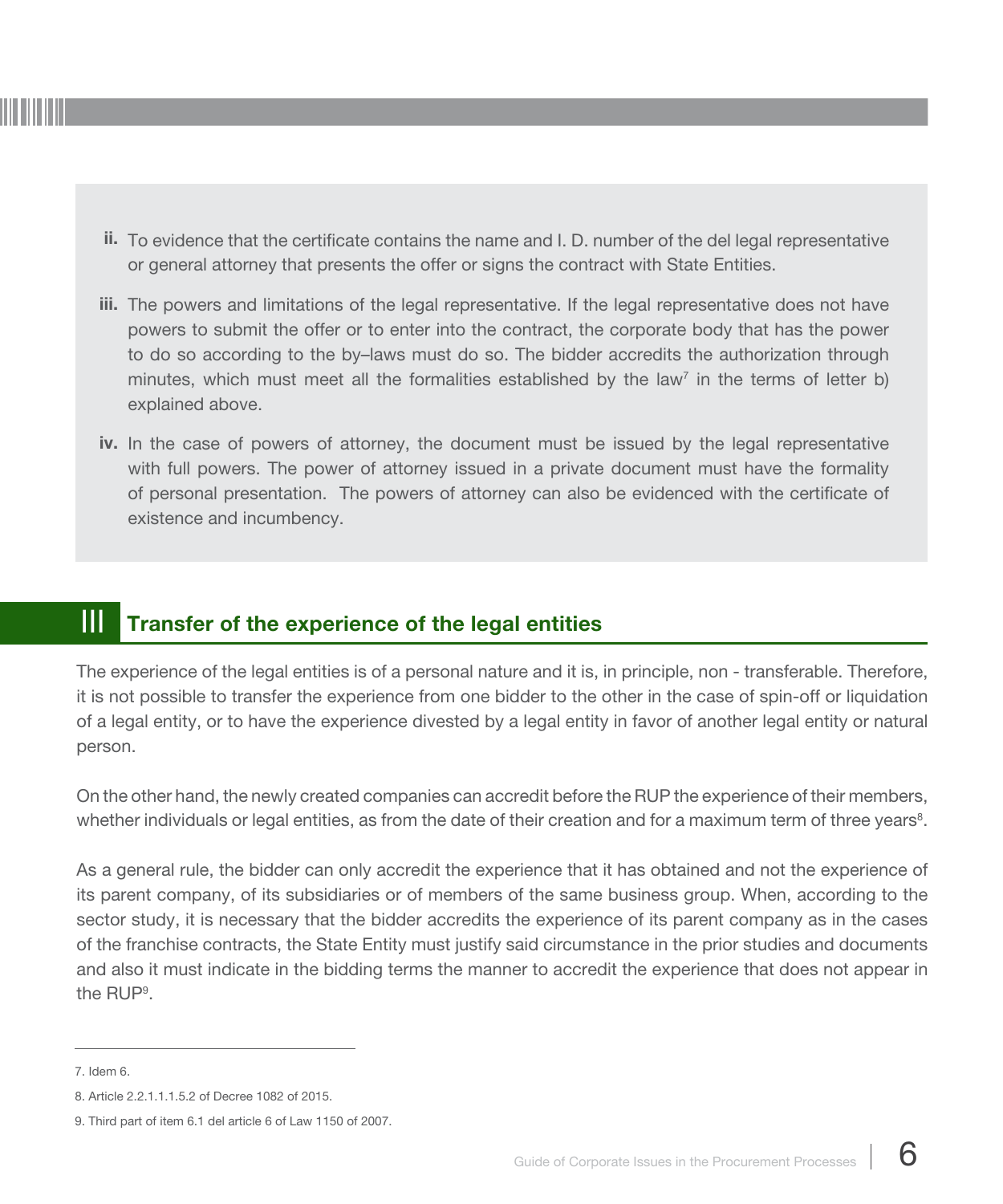#### IV About the Foreign Companies

The Foreign Companies with no domicile or branch office in Colombia do not have the obligation to have RUP. However, they do have the obligation to prove that they meet the enabling requirements requested in the Procurement Processes by the State Entities.

For the presentation of the offer it will not be necessary to establish a branch office in Colombia as it is mandatory only if it is a successful bidder in Procurement Processes the purpose of which is the construction of works or the provision of services, because in these two cases it is construed that the foreign legal entity is carrying out permanent businesses in Colombia.

The foreign legal entities must present the documents to accredit their existence and incumbency taking their own legislation into account.

#### V Consortia and the Joint ventures

The consortia and joint ventures are collaboration agreements<sup>10</sup>, in which a plural number of individuals or legal entities seek to consolidate efforts to file an offer to a State Entity, enter into a contract, perform a work or as job, supply a good or service to the State, and in general, for the development of any commercial activity for the State.

According to the law, the consortia and joint ventures have capacity to enter into contracts<sup>11</sup>, to assume obligations and to be subjects of rights; however, the existence of this contract does not imply the creation of a legal entity because its creation is accomplished by means of a private document that is entered into by the parties only for the purposes of the presentation of an offer in a Procurement Process and the subsequent execution and delivery of the contract if they are the successful bidders. This document must not be recorded with the Commerce chamber.

In both the consortia and the joint ventures, the members of the plural bidder are joint and severally liable for the execution of the contract, for all the administrative and judicial activities related to the Procurement Process, and in general, for all the contract's obligations.

<sup>10.</sup> State Council. Contentious - Administrative Chamber, Third Section - Subsection a. Issuing Judge: Hernán Andrade Rincón. Bogotá, D.C., November 29 of 2012. Filing Number: 11001-03-26-000-2010- 00051-00(39332) Claimant: Constructora Norberto Odebrecht S. A. and other; Defendant: Isagen S. A. Reference: Remedy of annulment of arbitration award (Ruling). Superintendence of Companies of Colombia. Official Letter 220-068562 dated on 03 June 2011. Url: http://www.supersociedades.gov.co/ss/drvisapi.dll?mival=muestra&id\_pag=31516&t=1; Financial Superintendence of Colombia. Opinion no. 2000022290-1. July 12 of 2000. Url: http://www.superfinanciera.gov.co/normativa/doctrinas2000/ consortia003.htm 6.

<sup>11.</sup> Article 7 of Law 80 of 1993.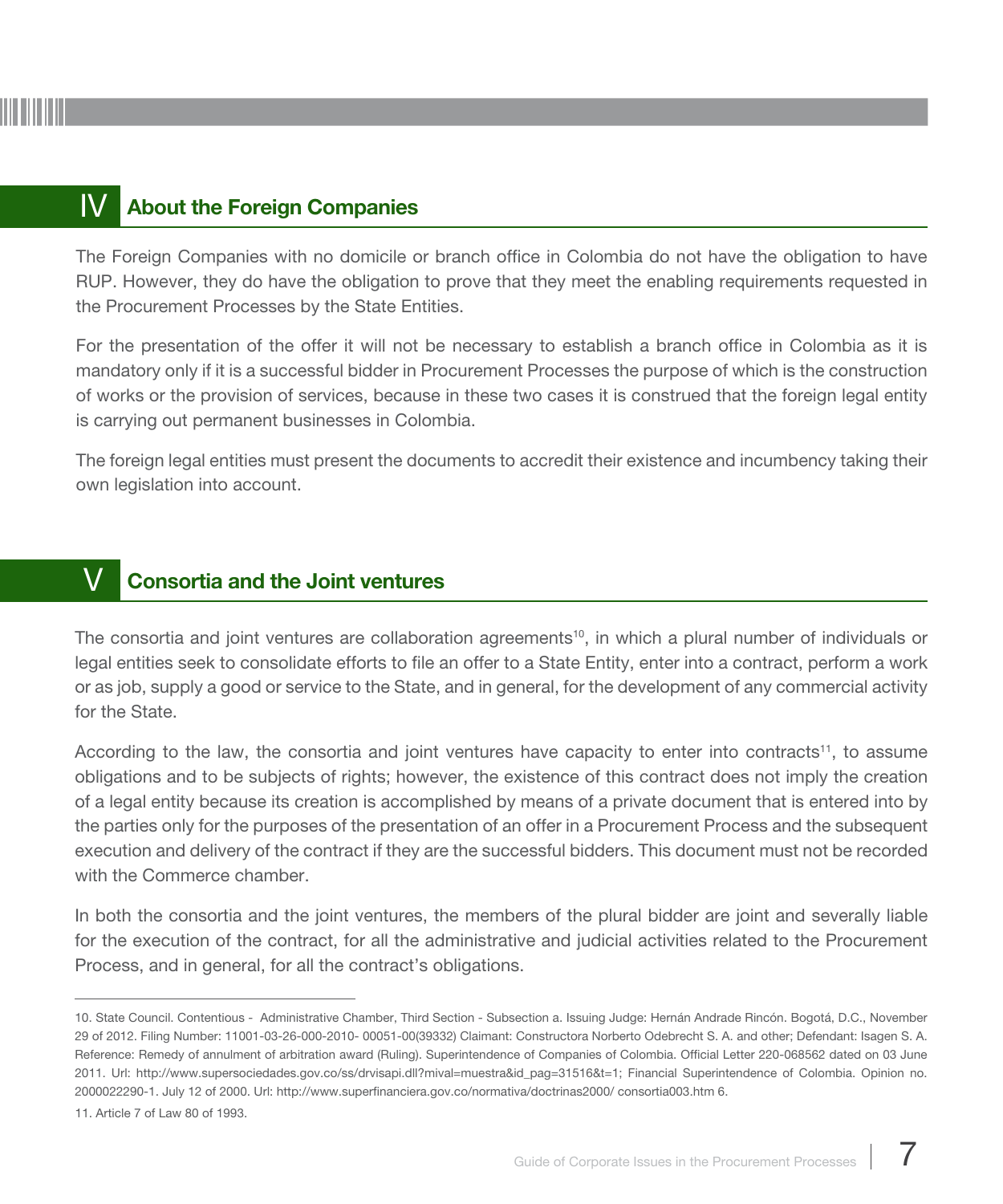

However, in the joint ventures the members of the plural bidder are individually answerable for the consequences of the default of the obligations, as well as for the sanctions that may be applicable because of the breach of contract.

In other words, the difference between a consortium and a joint venture refers to the manner in which the economic sanctions are applied in the case of default, because while in the first case everyone is answerable in a joint and several manner for the sanction imposed, in the joint venture each member is answerable according to their percentage share of performance of the contract.

### A. Which are the essential elements of a Consortium or Joint venture?

The private document that creates a consortium or a joint venture must include, at least, the following essential elements:

- i. The identification of the members of thedel consortium or the joint venture.
- ii. The express indication of whether the collaboration is as consortium or joint venture.
- iii. The share percentage of the members of the consortium or joint venture. If it is a joint venture, the agreement must also include the activities that each member will carry out, or the activities for which each member will be answerable to the State Entity. If the joint venture agreement does not state which are the activities for which eachis member is responsible, then it is assumed that all the members are joint and severally answerable for the performance thereof in case of default.
- iv. The designation of the legal representative (s) of the consortium or joint venture, with their identification number.
- v. The term of the consortium or the joint venture, which cannot be of less than the term for the performance and the winding up of the contract.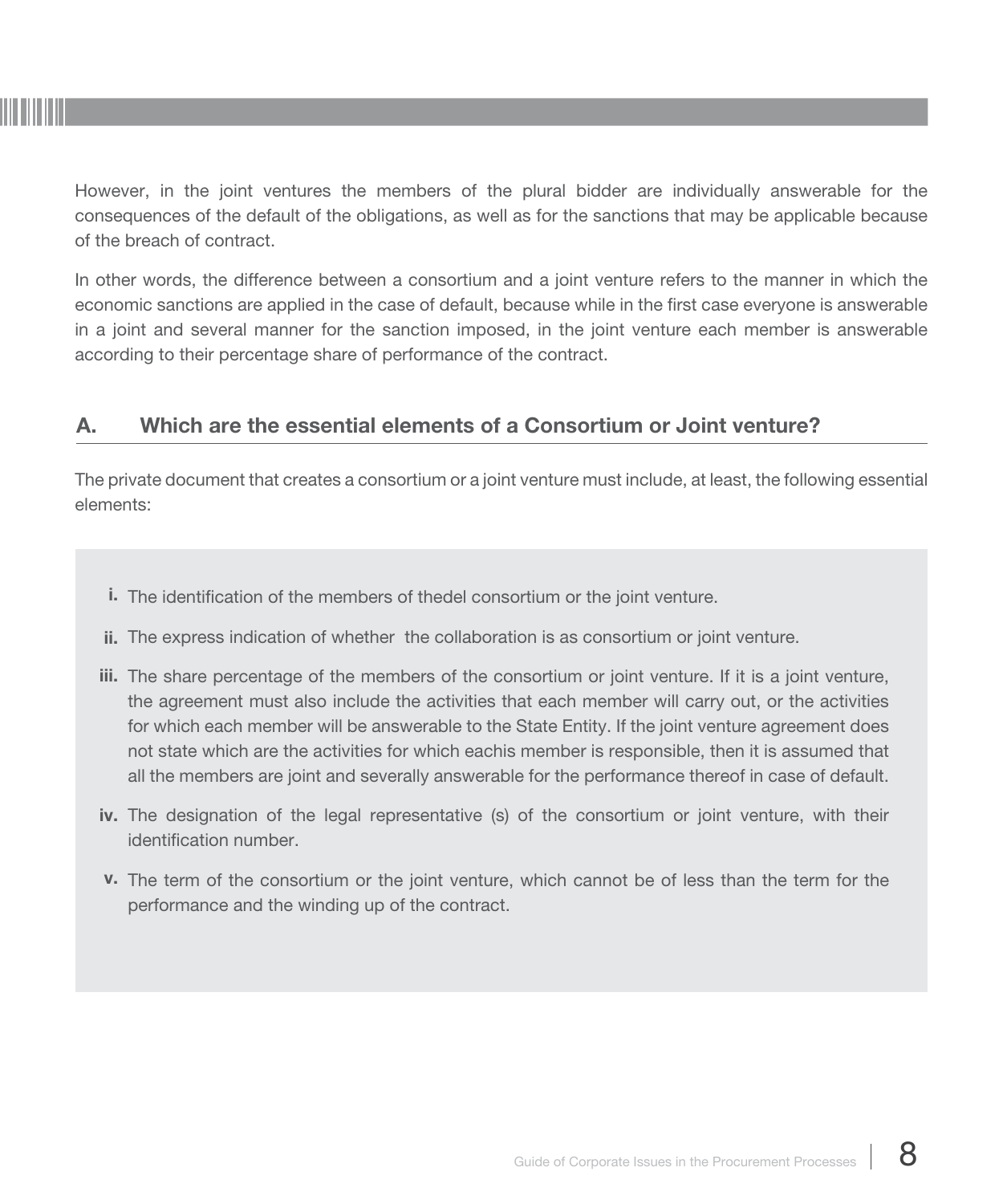

The legal representative of each member of the consortium or joint venture must have the power to enter into the agreement and the state contract and to have the respective authorizations of the by-laws. If the approval of any body of the legal entity is needed, it is necessary to submit the minutes of authorization to enter into the collaboration agreement as well as to enter into the state contract.

Once the Procurement Process has been awarded, the parties only can amend or terminate the agreement with the written approval of the State Entity.

## B. Offers by consortia and joint ventures

Besides the legal requirements, the State Entities must bear the following in mind:

- i. The members of the consortium or of the joint venture must attach their updated certificates of existence and incumbency, to verify that the person that executes into the consortium or of joint venture agreement have the authority to do so and to enter into the contract.
- ii. The legal representative of each one of the members of the consortium or joint venture must have the powers to enter into the agreement and the state contract and to have the relevant authorizations of the by-laws.
- iii. The term of the members of the plural bidder must be equal to or higher than the term of the consortium or joint venture.
- iv. The guarantees filed with the State Entity must have the plural bidder or all of its members as insured<sup>12</sup>. This guarantee must be established according to the provisions of the Procurement Processes guarantees' Guide.

<sup>12.</sup> For further information please consult the "Procurement Processes guarantees' Guide".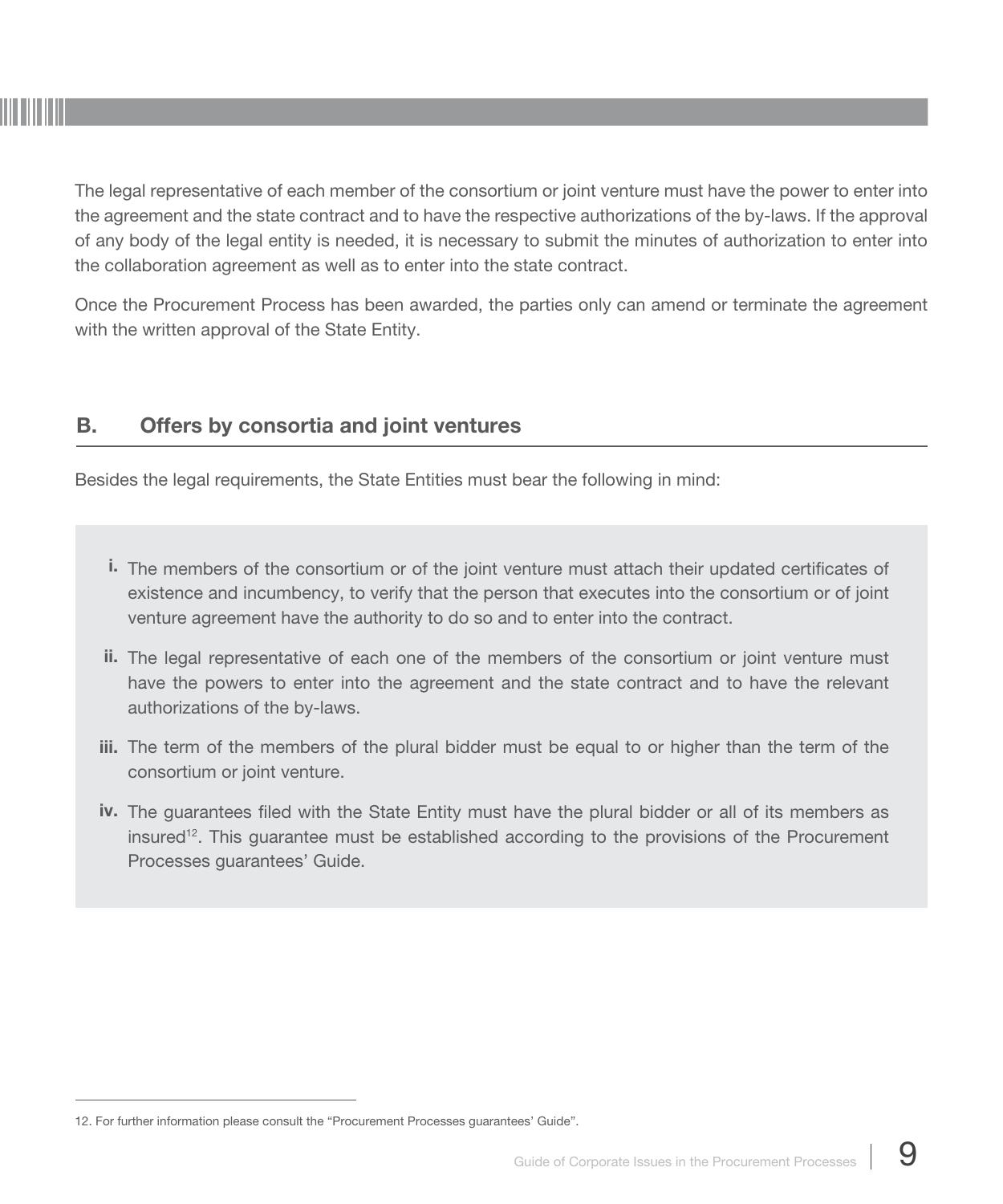#### VI Promises of a future company

The bidders may appear at the Procurement Processes as a promise of a future company<sup>13</sup>. The provisions applicable to these promises are the same that are applicable to the consortia, taking into account that in this case, a company with legal capacity and with the characteristics thereof defined by the members of the bidder will be created. To be able to enter into the contract, the State Entity must verify the creation of the company.

#### VII Merger, spin - off, liquidation and changes in the control of companies.

The State Entities can include contractual clauses making mandatory to communicate if during the contractual performance there is a merger or spin - off of the contractor legal entity, obligation that will be binding, notwithstanding the legal publicity procedures applicable to such processes.

Also, the State Entities must check the incidence of the changes of control of the companies throughout the performance of the contract and, if they deem it necessary, to stipulate clauses for the warning and the management of such events.

The State Entities may request additional securities to protect the performance of the contract in events of merger and spin - off through the procedure established by the law<sup>14</sup>.

#### VIII Business reorganization and judicial liquidation of legal entities

The "purpose of the reorganization process is to preserve, through an agreement, viable enterprises and to normalize their commercial and credit relationships through their operational or administrative reorganization, or that of their, assets or liabilities"15. When in the presence of business reorganization processes:

<sup>13.</sup> Paragraph del article 7 of the Ley 80 of 1993.

<sup>14.</sup> Article 175 of the Commerce Code and article 6 of Law 222 of 1995.

<sup>15.</sup> Article 1 of Law 1116 of 2006.